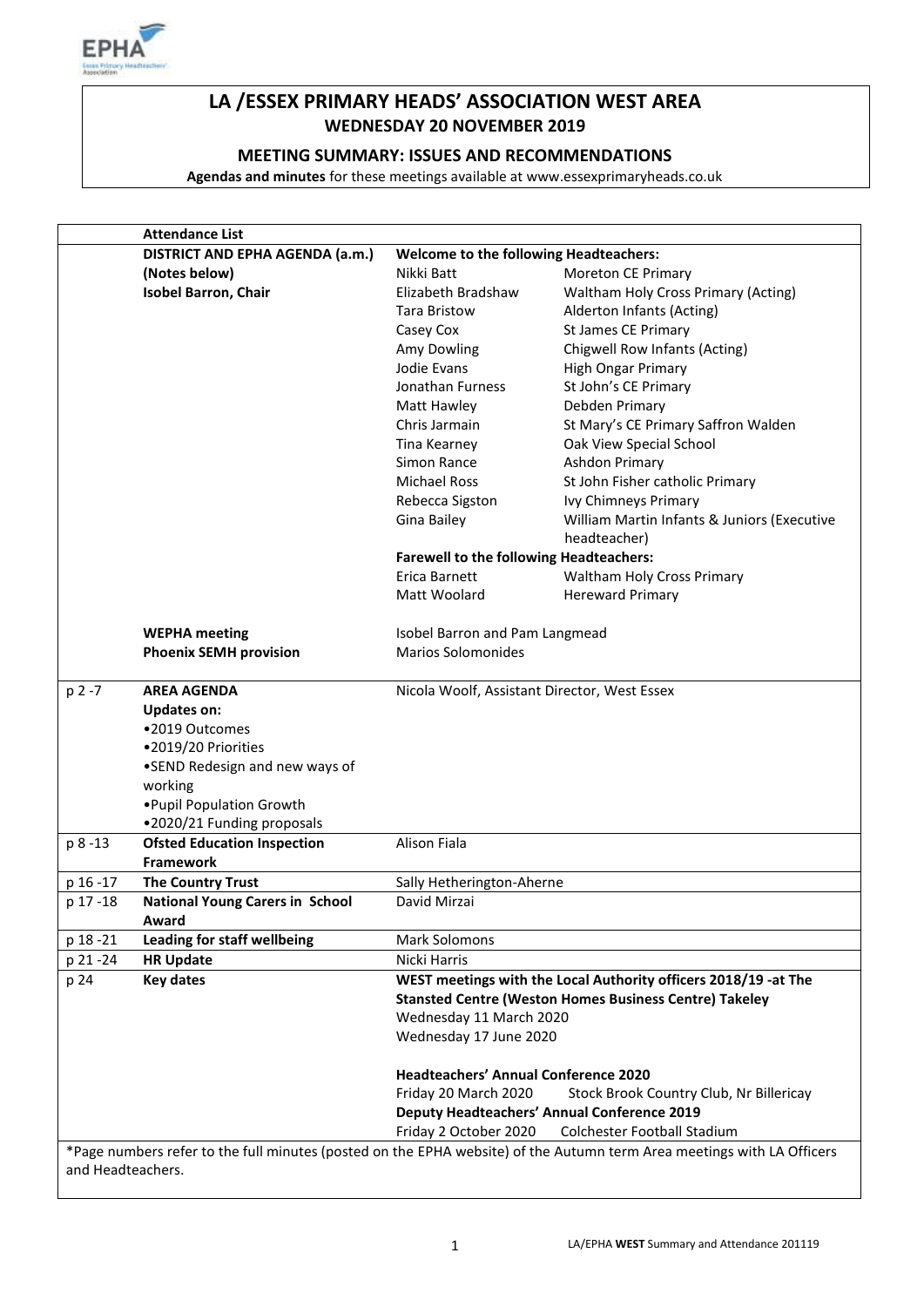

# **LA /ESSEX PRIMARY HEADS' ASSOCIATION WEST AREA DISTRICT AND AREA MEETING WEDNESDAY 20 NOVEMBER 2019 ATTENDANCE**

# **Present**

Rob Aiken Katherine Semar Infant &

- 
- 

Bryony Collins Casey Cox Jackie Diggle Mark Evans

Junior Ros Allsop Clavering Primary Bernadette Miele Tany's Dell Primary George Athanasiou Great Sampford Primary/ West Vice-Chair Gina Bailey William Martin Schools Christine Peden Pear Tree Mead Primary Dale Bateman Coopersale & Theydon Teresa Phillips Thomas Willingale School Isobel Barron Roseacres Primary/ West Chair Nikki Batt Moreton CE Primary Simon Rance Ashdon Primary Claire Berry **Birchanger CE Primary** Colin Raraty Rodings Primary Elaine Brook Chigwell Primary Linda Reid Elsenham CE Primary Linda Chesworth Milwards Primary **David Rogers** Bentfield Primary Felsted Primary St James CE Primary Freshwaters Academy Little Parndon Primary Jonathan Furness St John's CE Primary Linda Todd Radwinter CE Primary Lawrence Garside Felsted Primary Emma Vincent RA Butler Academies Elizabeth Gelston Hatfield Heath Primary Kevin Watts Great Dunmow Primary Lisa Gibbs Leverton Primary Nikki Willis Dr Walkers CE Primary Clare Griffiths Dunmow St Mary's Primary Kim Hall **Henham & Ugley Primary** Matt Woolard Hereward Primary Jane Harvey Staples Road Primary Michelle Hughes Thaxted Primary **In Attendance** Claire Jackman Great Easton Primary Pam Langmead EPHA Professional Officer Alison Kerrell Great Bardfield Primary Jane Bass Connected Learning MAT

Lucy Mawson Sue McGuiggan Annette Norris Tracey O'Donnell

Marios Solomonides

Hannah Wheatcroft

Mark Solomons Welbee

Stebbing Primary Holy Cross Catholic Primary Katherines Primary Epping Primary Julie Puxley Katherine Semar Infant and Junior **Schools** John Clements CEO LPT Michael Ross St John Fisher Catholic Primary Magna Carta Primary

> Sonia Strickland Little Hallingbury CE Primary/ St Mary's Hatfield Broad Oak Farnham & Rickling Primaries

Chris Jarmain St Mary's CE Primary Sarah Cowley The Henry Moore Primary Anne-Marie Kendal St Luke's Catholic Primary Christine Lee The Henry Moore Primary Ian Kendal Our Lady of Fatima Trust Victoria Marrow The Learning Partnership Trust Sophie Laing Thittle Parndon Primary Theory Connected Learning MAT Sam Lambert Milwards Primary Nicki Harris Schools HR, Juniper Education Sally Hetherington-Aherne The Country Trust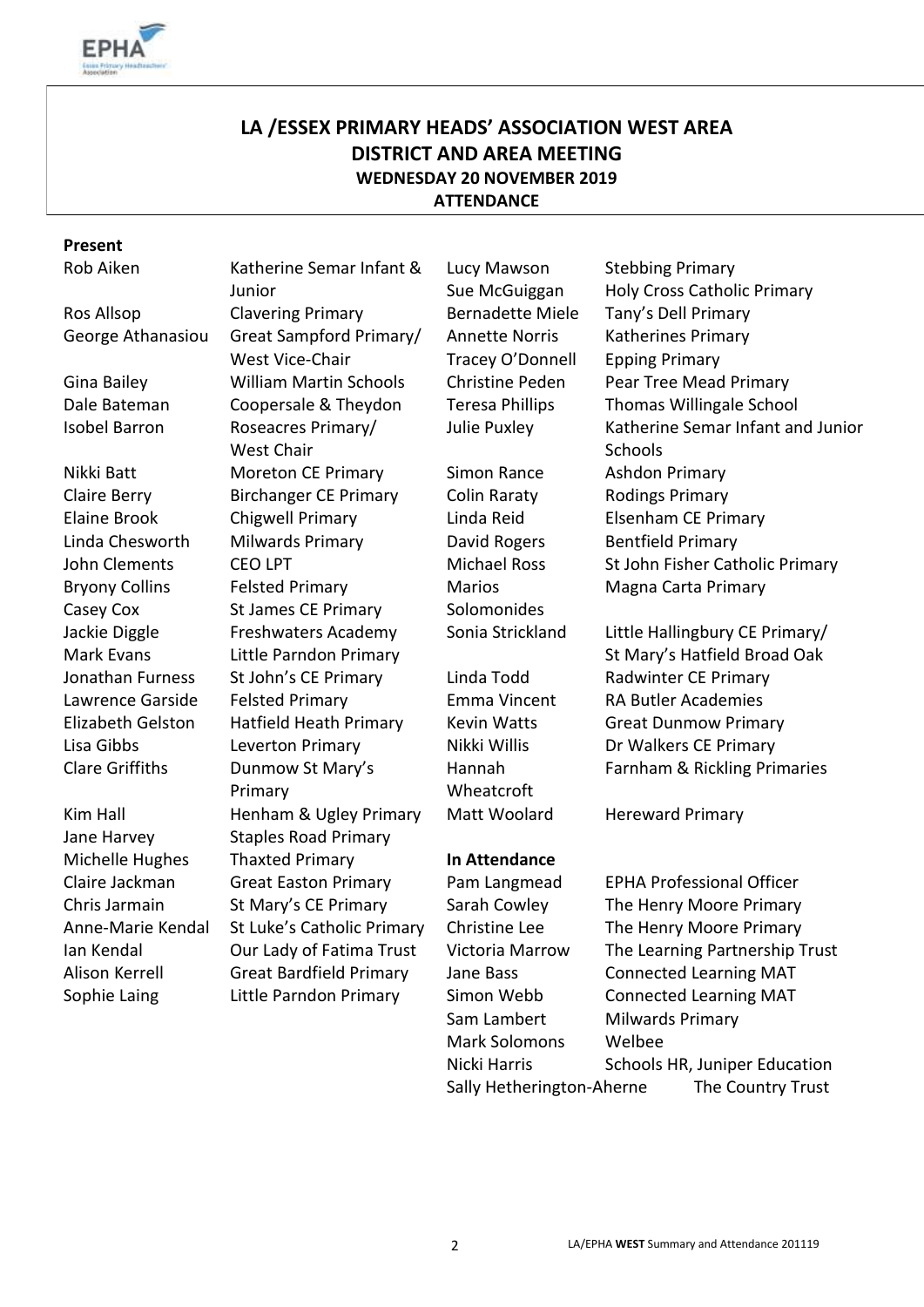

| <b>LA Officers</b>       |                                | <b>Apologies</b> |                                  |
|--------------------------|--------------------------------|------------------|----------------------------------|
| Nicola Woolf             | <b>Assistant Director West</b> | Clare Kershaw    | Director of Education            |
| Alison Fiala             | Head of Education and EY,      | Karla Martin     | Head of Education and EY, West   |
|                          | Mid                            |                  |                                  |
| Jacky Castle             | <b>SEP</b>                     | Julie Lorkins    | St Andrew's North Weald          |
| <b>Robin Taverner</b>    | <b>SEP</b>                     | Tina Kearney     | Oak View School                  |
| Derai Lewis-Jones        | <b>Attendance Specialist</b>   | Claire Kearney   | <b>William Martin Schools</b>    |
| Daisy Alexander          | <b>Attendance Specialist</b>   | Amy Dowling      | Chigwell Row Infants             |
| Karen Musgrove           | <b>ECC Early Years</b>         | Sarah Mitchell   | <b>Great Chesterford Primary</b> |
| David Mirzai             | <b>ECC Young Carers</b>        |                  |                                  |
| <b>Yannick Stupples-</b> | <b>Senior Finance Business</b> |                  |                                  |
| Whyley                   | Partner                        |                  |                                  |

Note: If your attendance or apologies have not been noted please contact the EPHA Professional Officer at [pam@langmead.me.uk](mailto:pam@langmead.me.uk) for amendment.

#### **WEST EPHA AREA MEETING MINUTES 20 November 2019**

#### **1. WELCOME**

Isobel Barron, the West Area Chair, welcomed headteachers to the meeting. She asked everyone to complete the evaluation form circulated at the meeting, which is used to help EPHA shape future meetings, to ensure that they are useful and positive for headteachers.

#### **Welcome to the following Headteachers:**

| Nikki Batt          | <b>Moreton CE Primary</b>                                  |
|---------------------|------------------------------------------------------------|
| Elizabeth Bradshaw  | <b>Waltham Holy Cross Primary (Acting)</b>                 |
| <b>Tara Bristow</b> | Alderton Infants (Acting)                                  |
| Casey Cox           | St James CE Primary                                        |
| Amy Dowling         | Chigwell Row Infants (Acting)                              |
| Jodie Evans         | <b>High Ongar Primary</b>                                  |
| Jonathan Furness    | St John's CE Primary                                       |
| Matt Hawley         | Debden Primary                                             |
| Chris Jarmain       | St Mary's CE Primary Saffron Walden                        |
| Tina Kearney        | Oak View Special School                                    |
| Simon Rance         | Ashdon Primary                                             |
| <b>Michael Ross</b> | St John Fisher catholic Primary                            |
| Rebecca Sigston     | Ivy Chimneys Primary                                       |
| Gina Bailey         | William Martin Infants and Juniors (Executive headteacher) |

#### **Farewell to the following Headteachers:**

| Erica Barnett | <b>Waltham Holy Cross Primary</b> |
|---------------|-----------------------------------|
| Matt Woolard  | <b>Hereward Primary</b>           |

#### **2. WEST EPHA MEETING**

**a) The Autumn term EPHA newsletter** was circulated to headteachers at the meeting - this can also be found on the Newsletter page of the EPHA website [www.essexprimaryheads.co.uk.](http://www.essexprimaryheads.co.uk/)

#### **b) EPHA Annual General Meeting**

The EPHA Annual General Meeting took place on 10 October 2019 and the following headteachers were elected as officers for the coming year:

• Harriet Phelps-Knights Chair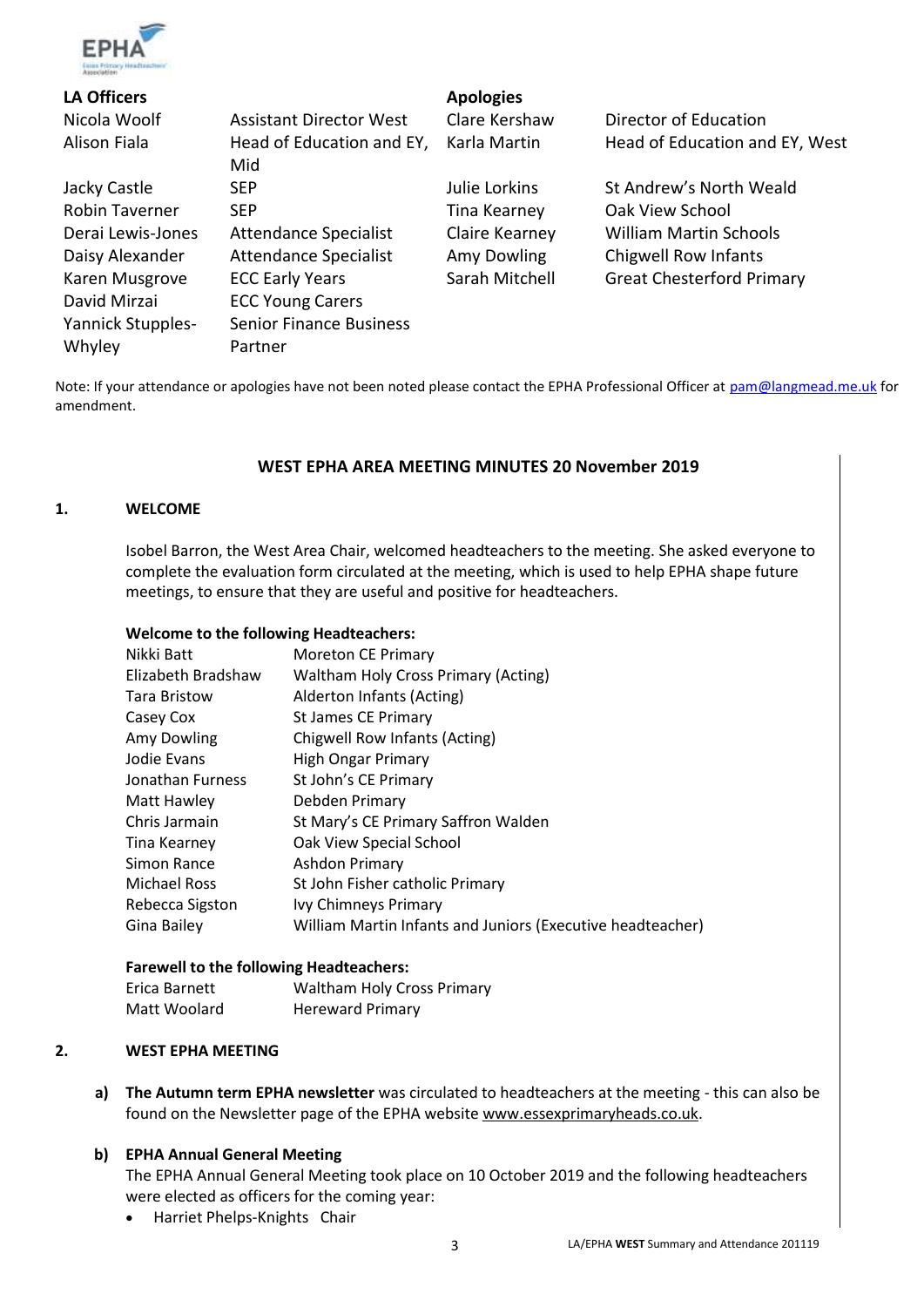

- Nick Hutchings Vice-Chair
	- Nicky Barrand Executive Treasurer

They are supported by 31 headteachers across the county, representing their colleagues in different districts.

The full Executive membership list, minutes of the AGM, and the Constitution and Financial Regulations are available on the EPHA website**.** 

# **c) EPHA Priorities for 2019/20**

At the AGM the headteachers who attended discussed the priorities for the Association for the coming year. It was agreed these should include:

- Headteacher well-being, including the continuation of the Colleague Supporter programme, currently supporting around 16 new and acting headteachers, with 35 heads on its directory all committed to sharing their experience and understanding with new colleagues. We are also particularly concerned about school leaders working in the most challenging and vulnerable schools and aim to offer support wherever we can.
- Continuing the delivery of EPHA training, termly briefings, conferences, resources and website updates – most of these are free (or heavily subsidised), recognising the pressure on all school budgets.
- Working effectively with the other two headteacher associations, ASHE and ESSET, to benefit all of the children and young people in Essex and to present a strong and united front as a large group of schools and academies.
- Lobbying on behalf of schools to ensure that the message about insufficient school funding does not get lost in the current political rhetoric.
- Working with colleagues to develop early intervention, including in pre-schools, with a particular focus on the effective early identification of young children with special educational and learning needs.
- Realising and recognising the prevalence of complex medical conditions in school and working with health professionals to support staff and pupils.
- Continuing our involvement in strategic planning in partnership with the Local Authority including reacting to schools' ongoing challenges, for example with appropriate training and support.

# **d) Equality Act training**

Following the success of the training on pupil exclusions, led by barrister Tanya Callman, EPHA has organised training on the Equality Act. There are two dates available, Monday 10<sup>th</sup> February and Monday 16<sup>th</sup> March. The cost will be £60 per attendee, and EPHA is subsidising this training. To book a place please contact the EPHA Professional Officer at pam@langmead.me.uk

# **e) School funding consultation**

The EPHA Professional Officer explained the approach that the primary headteacher representatives on the Schools Forum had taken when determining a consultation model for the Essex schools finance formula for the next financial year. The Local Authority had stressed that the DfE expected authorities to move toward the National Funding Formula, but Schools Forum members felt strongly that the right formula should be selected, regardless of any political pressure. 9 models were considered by the Finance Review Group (a sub-committee of the Schools Forum). Model 1 was the current formula, but with a higher MFG (minimum funding guarantee), as required by Government next year. Model 9 was the National Funding Formula.

Essex has, for some years, had a greater differential between primary and secondary schools (currently 1:1.31 – the NFF differential is 1:1.27) and a larger lump sum for each schools (currently £150,000, NFF lump sum next year will be £114,000). This lump sum was calculated some 8 years ago as being the minimum basic requirement for any school to operate.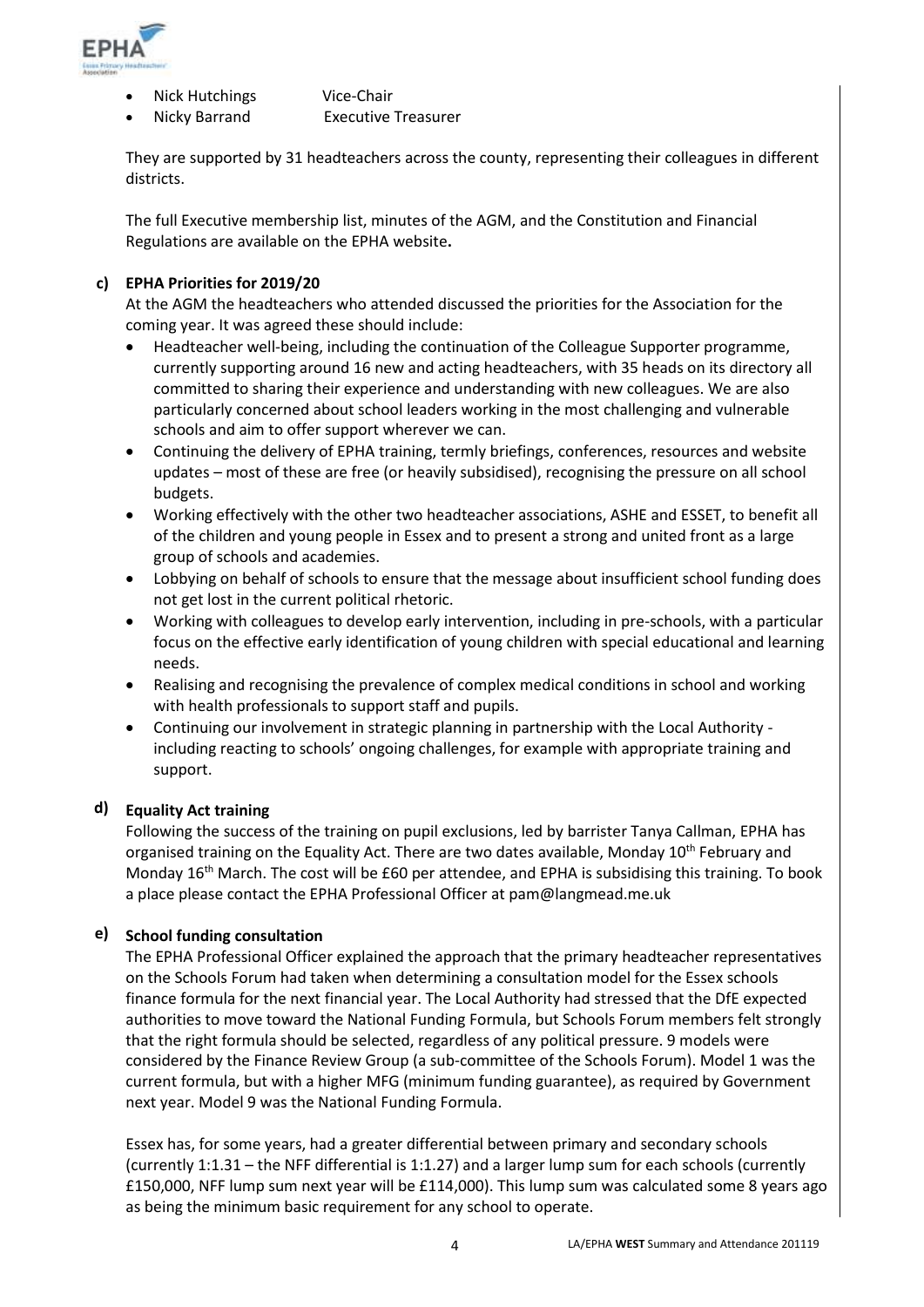

There was some resistance from secondary School Forum representatives around reducing the differential, although that view has not been entirely replicated in some of the consultation responses from secondaries so far. The Local Authority is recommending Model 3 as an affordable compromise formula and, after lengthy discussion, this model was supported by the majority of Schools Forum representatives, including the primary headteachers.

The consultation closed the previous day, and there were 93 responses. There will be a meeting of the Schools Forum on 27<sup>th</sup> November and a final decision will be taken on the formula for Essex schools next year.

# **f) Essex Schools Broadband**

A reminder that Schools Broadband Service will cease on 31st March 2019. This is when the existing contract with DUCL will end and new suppliers will need to take over your broadband service. There won't be an option to extend the existing contract.

The Broadband service team is keen that the schools are aware that, in order for providers to effect any upgrades and changes to the network, they should have made a decision and signed with a new provider by the end of November. This will give new providers a chance to put into place new services and upgrades.

Information has been circulated and the [Schools Broadband Pages](https://eur02.safelinks.protection.outlook.com/?url=https%3A%2F%2Fschools.essex.gov.uk%2Fadmin%2FBroadband%2FPages%2FBroadband.aspx&data=02%7C01%7C%7C75458fae09d34e13cdcf08d763913b54%7Ca8b4324f155c4215a0f17ed8cc9a992f%7C0%7C0%7C637087348365431782&sdata=YSYlUWeu5nc4TD%2BKZPjR%2Bzzm5wj0j26qppUaPNjFOlU%3D&reserved=0) have been kept up to date with information and FAQ's to support schools. On Monday 2nd November an email was circulated to all affected schools requesting an update on progress and requesting the following:

- Who is the new supplier?
- Who would you like the SB team to liaise with at your school or MAT to make the transition
- Would you like the team's support with transitioning to a new provider?

Please return your responses to [schoolsbroadband@essex.gov.uk](mailto:schoolsbroadband@essex.gov.uk)

The Broadband team has been made aware that BT have a lead in time for infrastructure changes of up to 100 days which could impact those making a decision post-Christmas. On 18th November we will be taking stock of those schools who have responded to our request for information and making direct contact (telephone) with those who have not as part of our support for schools.

#### **g) Multi-schools Council**

The following information was circulated at the meeting about the multi-schools council, forwarded by Kierran Pearce.

#### **What is the multi-school's council?**

The multi-school's council is a pupil forum for children from all backgrounds and with all abilities. In simple terms they are a school council meeting but on a bigger scale. They discuss how to break down perceptions towards children with special educational needs and mental health difficulties. The direction of the council is decided upon by the children and we have an agenda which is based on current issues that face children within education.

#### **How does it work?**

We hold 3 meetings across the Academic year across 6 strands in Essex. The 6 strands are **Tendring, Colchester, Braintree, Chelmsford, South Essex and West Essex**. Currently we have 154 schools signed up across these 6 strands. For each meeting we invite schools to bring between  $5 - 10$  young people who could represent their schools (if schools want to bring less than 5 we can be flexible with that too!).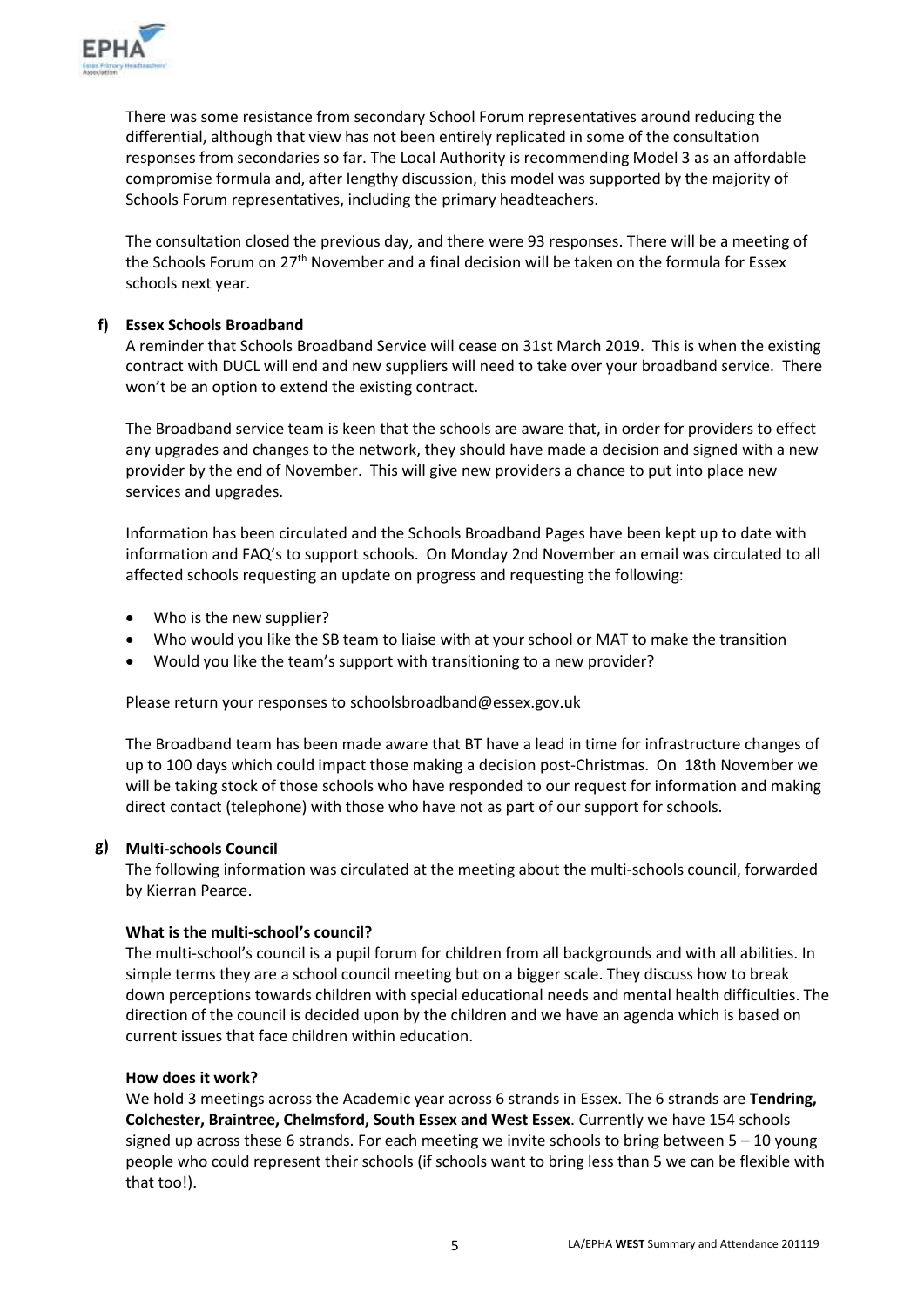

#### **When are the meetings?**

We have just completed our first set of meetings across the 6 strands, but the next meetings are on the following dates;

**Chelmsford strand – Wednesday 22nd January, Columbus school & College, 10am – 11:30am Braintree strand – Thursday 23rd January, Notley Green primary, 10am – 11:30am Tendring strand – Wednesday 29th January, Holland Haven primary, 10am – 11:30am Colchester strand – Thursday 30th January, St James's primary, 10am – 11:30am West Essex strand – Wednesday 5th February, Venue TBC, 10am – 11:30am South Essex strand – Thursday 6th February, Castledon school &College, 10am – 11:30am**

#### **How do I get involved?**

You can emai[l mschoolscouncil@gmail.com](mailto:mschoolscouncil@gmail.com) to join our contact list. I ask for a key contact in each school, this may not be you as I often work with SENCO's but some headteachers do choose to be the main contact too.

#### **And finally, what if we can't make the meetings can we still be involved?**

Yes! I have a full-time role this year so in addition to our meetings I also offer; Autism awareness class-based sessions, SEND assemblies, Autism awareness training for staff and mental health training for staff. We do also have a mental health resilience programme for children, however that is fully booked until September, we do have a waiting list for September 2020. To enquire/book any sessions please contact [mschoolscouncil@gmail.com](mailto:mschoolscouncil@gmail.com) . **All of this is free!**

#### **3. PHOENIX SEMH PROVISION**

Marios Solomonides, headteacher at Magna Carta Primary, **explained that** Phoenix is an enhanced provision for primary aged children with social, emotional and mental health needs in Uttlesford, who are at risk of exclusion. Phoenix is based at Magna Carta Primary Academy in Stansted Mountfitchet.

Phoenix is expected to support up to 5 pupils. (To date, they don't have any pupils on roll, and want to start admitting appropriate pupils.) In all instances:

- · the school requesting support must demonstrate they have engaged with appropriate external agencies and given recommended strategies adequate time to have an impact;
- · the school requesting support must demonstrate through One Planning and Assess, Plan, Do, Review cycles that they have exhausted strategies and resources at their disposal;
- · the pupil has social, emotional and mental health needs which are not currently being met.

In some instances pupils may have an EHC plan where SEMH is identified as the main category of need and whose needs cannot be currently met in mainstream primary school.

#### Intended outcomes

For the pupil:

·to understand the impact of their own behaviour on others;

·to have strategies to self-regulate their behaviour;

- · to raise their self-esteem and self-confidence;
- to increase their ability to voice their feelings and emotions;
- to be emotionally ready to access learning which would in turn improve academic outcomes;
- to improve their attendance (where this has been an issue);
- to successfully reintegrate back to their home school.

For the school requesting support: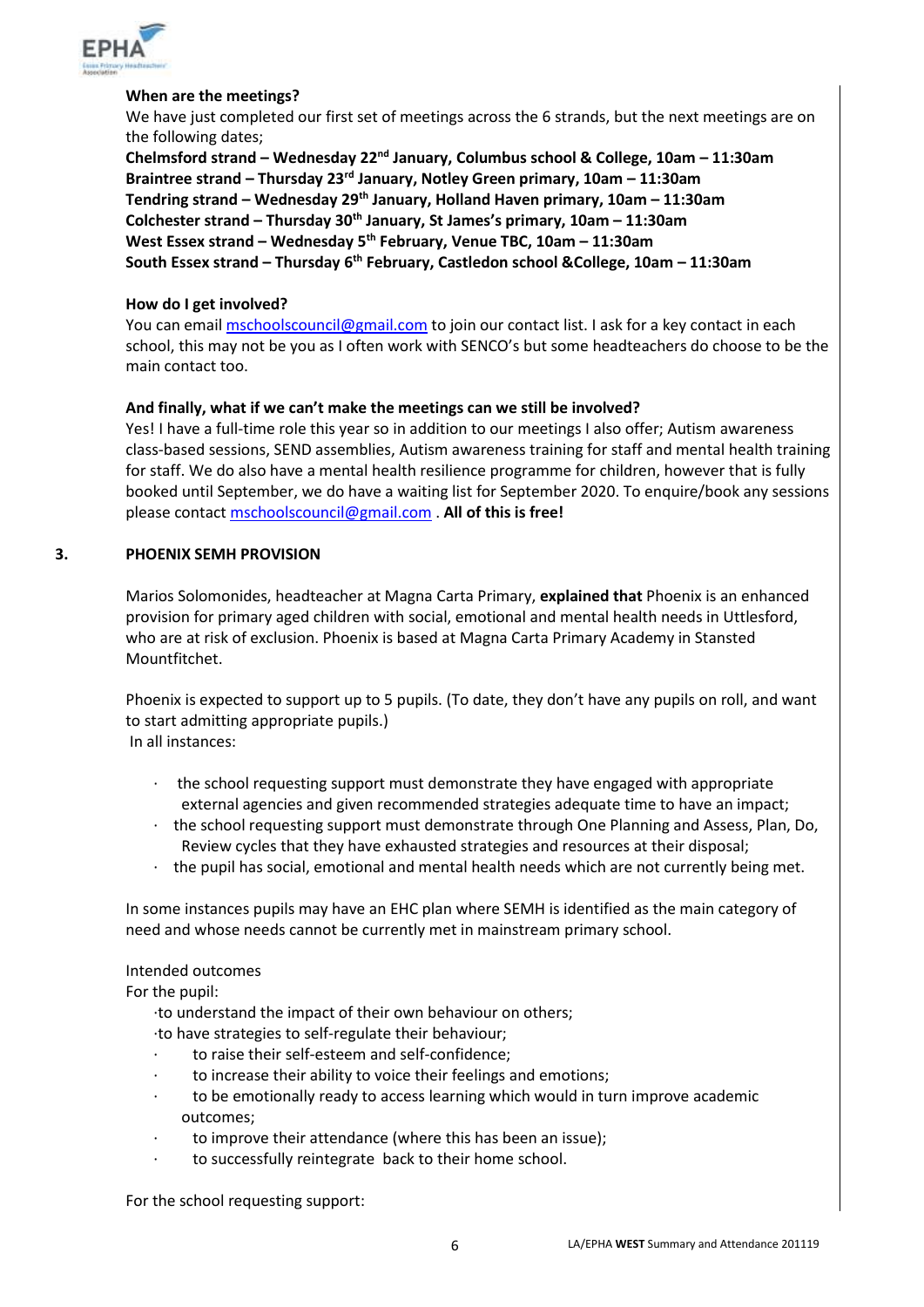

- · to have strategies to implement positive change for the pupil; to have sustainable strategies for implementing positive change for other pupils at the school and therefore reduce the need for further referrals to Phoenix;
- · to successfully reintegrate the pupil back to their school.

For Essex to reduce the exclusion rates.

#### **A. Admissions Panel**

The admissions panel considers requests for support. It is made up of representatives from Essex local authority as well as headteachers from schools in Uttlesford. The panel will meet once per term to consider requests from home schools. Requests must be made in writing using the *Request for Su*pport form and be accompanied by supporting evidence, no later than two weeks before the panel meeting. Requests will be acknowledged and confirmation given of the date of the next panel meeting. Headteachers of schools requesting support are expected to attend the panel meeting and may attend with one other appropriate member of staff, e.g., the SENCO.

#### **B. Expectations of Stakeholders**

Once the admissions panel has accepted a request for support, Phoenix will gather information from the pupil, parents, the home school and any other agencies which are involved, in order to fully assess the pupil's needs.

During the placement, Phoenix will:

- · provide a Magna Carta uniform to the pupil;
- provide regular feedback to parents;
- provide regular feedback to the home school;
- offer sustainable strategies to the home school in order to aid a successful reintegration;
- focus primarily on the pupil's SEMH needs;
- not undertake statutory assessment for any pupil.

Parents will:

- $\cdot$  ensure their child attends daily and is on time for arrival and departure as agreed. The agreed timings may fall outside Phoenix's opening hours which are 9:30am until 2:45pm;
- be supportive of the strategies Phoenix uses in meeting their child's SEMH needs;
- · put in place at home, recommendations given by Phoenix in meeting their child's SEMH needs.

The home school will:

- · ensure transport is arranged if needed;
- · actively communicate with Phoenix during before, during and following the placement for an agreed period of time;
- · be willing to adopt successful strategies and make changes to practice where such changes are reasonable;
- · designate a member of staff to support with reintegration back into the home school;
- be responsible for undertaking statutory assessments where applicable;
- · be responsible for attending meetings and completing reports for pupils who are on a Child Protection or Child in Need plan;

#### **C. Funding**

Essex local authority pay Magna Carta Primary Academy the cost of staffing the provision. If parents are unable to arrange for their child to travel to and from Phoenix, the home school takes responsibility for travel costs.

If a pupil has an EHC plan with funding, the home school is not invoiced for a proportion of this; instead, it is expected that a member of staff from the home school will be available to attend